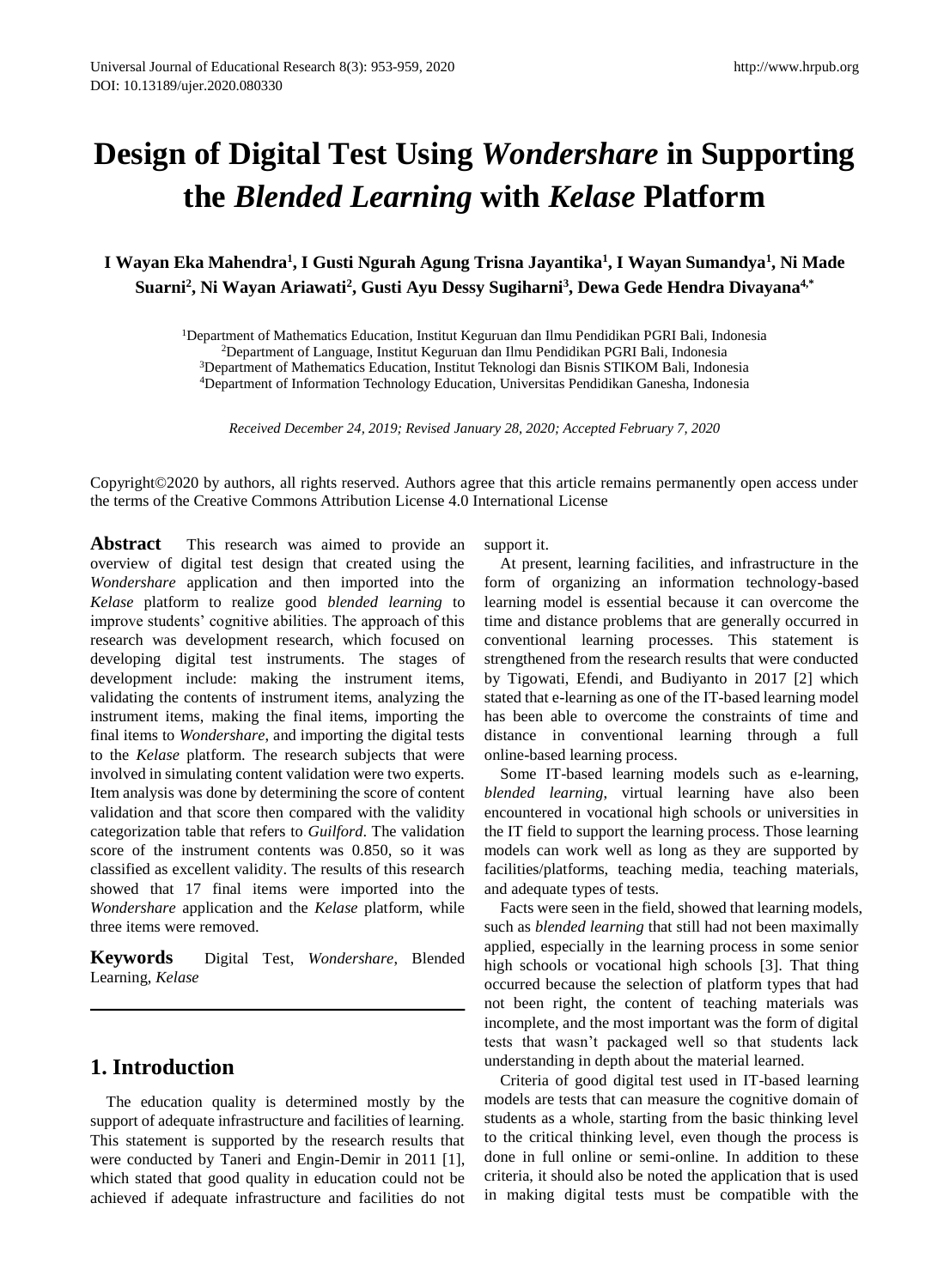learning model platforms.

Therefore, in organizing *blended learning* requires high dedication from various parties. That following the statement of Lalima and Dangwal in 2017 [4], which stated that the implementation of *blended learning* must get full support from the managerial side.

Based on the facts, problems that was found in the field and several digital test standard criteria that was expected to realize the running of IT-based learning models optimally, then the innovation that was offered in the form of utilizing the *Wondershare* application in making the digital tests and the *Kelase* platform as a container for implementing the digital tests that had been formed so that later be able to realize the optimal *blended learning* model. Based on those things, so the problem statement of this research was how the digital test design was created with *Wondershare* and its implementation mechanism through the *Kelase* platform?

Some of the research results underlying this research were the research that was conducted by Rahayu*et al*. in 2018 [5] that showed the use of the *Wondershare* quiz creator application to make digital tests in supporting the realization of Mathematics learning media, particularly in terms of its evaluation. The obstacle in Rahayu*et al*.'s research wasn't showed a digital test that had been arranged in stages, starting from the lowest difficulty level to the highest difficulty level. Research that was conducted by Llorens, Nevin, and Mageean in 2014 [6] showed the application of *Wondershare* as one of the platforms that can be used to make online quizzes, but the limitation found in their research was hadn't demonstrated a simulation of the test making process that was entered into that *Wondershare* platform.

The research result that was conducted by Jackman in 2018 [7] showed that the application of *Wondershare* could be used to support *blended learning*. However, the limitation of Jackman's research wasn't yet explained in detail about the process of making digital tests using the *Wondershare* application. The research result that was conducted by Helsa and Kenedi in 2019 [8] showed the use of Edmodo in facilitating the realization of *blended learning* for Mathematics. However, the limitation of Helsa and Kenedi's research wasn't yet shown the form of the test instrument was used to evaluate the level of cognitive abilities of students in following the Mathematics learning process using Edmodo-based *blended learning*. The research result that was conducted by Divayana in 2019 [9] showed that the *Kelase* platform could be used to realize the *blended learning* model in the Assessment and Evaluation course. But in Divayana's research had not been explained the compatibility of the *Wondershare* application in presenting the digital test required in *Kelase*-based *blended learning*.

# **2. Methodology**

This research was an instrument development research, which consists of several stages, including 1) making the instrument items, 2) validating the instrument items, 3) analyzing the instrument items, 4) determining the final items, 5) inserting the final items into the *Wondershare* application, 6) entering digital test into the *Kelase* platform. Explicitly, in this study, the instrument items which used were simulated using the symbols  $X_1$  to  $X_{20}$ . Two informatics engineering education experts were involved in simulating the content validation test of the instrument. Instrument items were analyzed using the *Gregory* formula, which followed equation (1) [10] and interpreted refers to *Guilford*'s categorization that fully can be seen in Table 1 [11].

$$
Content validity = \frac{D}{A + B + C + D}
$$
 (1)

A =cell that shows the disagreement between the two evaluators

B and C =cell that shows the differences of view between two evaluators

D =cell that shows the valid agreement between the two evaluators

| Category           | <b>Score Range</b>            |
|--------------------|-------------------------------|
| Excellent validity | $1.00 \leq r_{xy} > 0.80$     |
| Good validity      | $0.80 > r_{\rm xy} > 0.60$    |
| Moderate validity  | $0.60 \geq r_{xy} > 0.40$     |
| Less validity      | $0.40 > r_{\rm xy} > 0.20$    |
| Poor validity      | $0.20 \geq r_{\rm xy} > 0.00$ |
| Invalid            | $0.00 > r_{xy}$               |

Table 1. Categorization of Instrument Validation According to Guilford

The final items were determined based on valid instrument items. Those items were entered into the *Wondershare* application by following the item types provided in the *Wondershare* application. Digital tests that had been formed from the *Wondershare* application could then be incorporated into *blended learning* through the *Kelase* platform.

# **3. Results & Discussion**

#### **3.1. Digital Test Instrument Items**

The items of digital test instruments simulated with  $X_1$  to  $X_{20}$  can be seen in Table 2. The items  $X_1$  to  $X_{20}$  were arranged based on the difficulty level of the questions.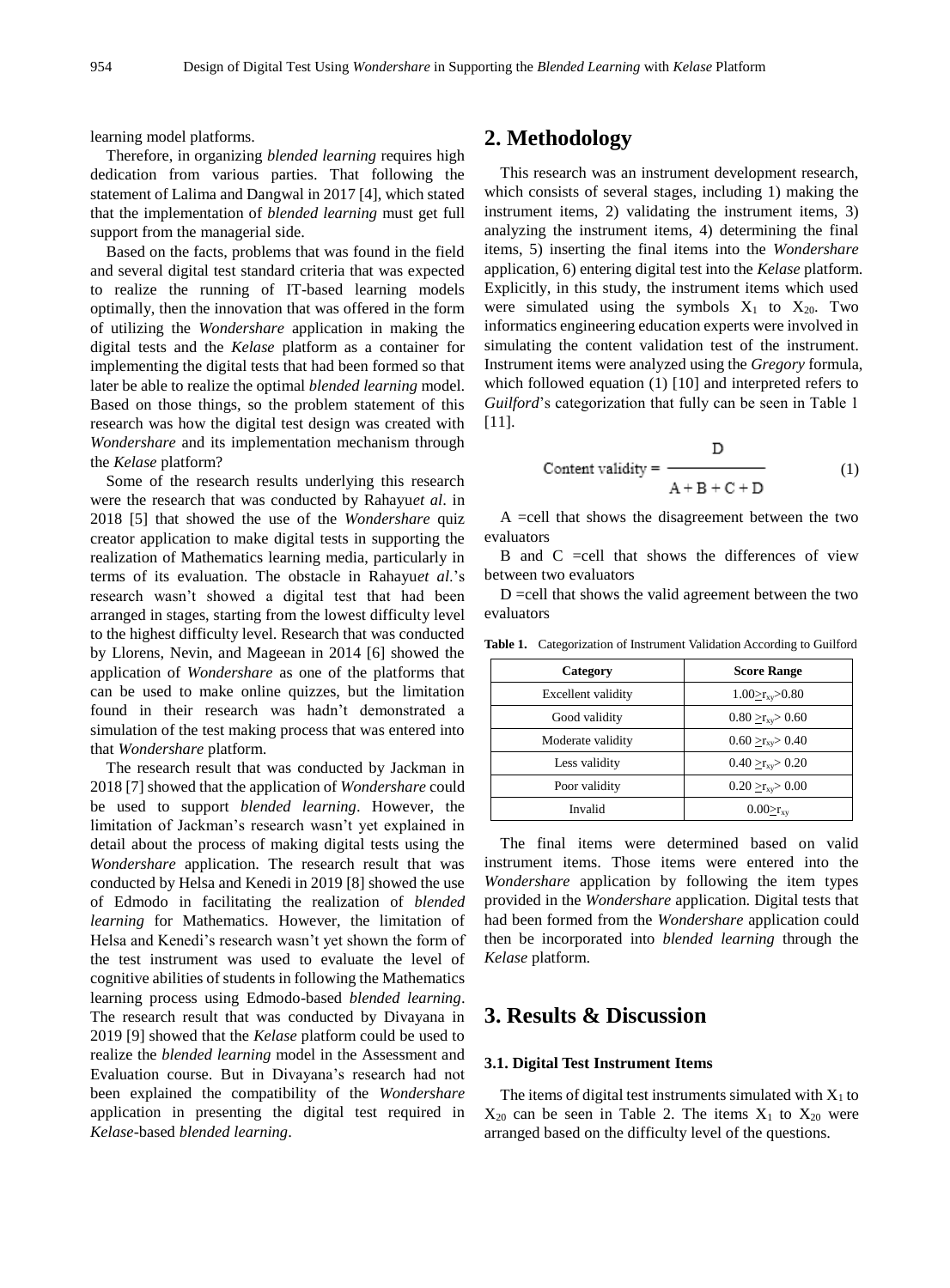| No.      | Items    | Difficulty Level |                | <b>Items</b> | <b>Validation Score</b>      |           |            |                |
|----------|----------|------------------|----------------|--------------|------------------------------|-----------|------------|----------------|
| 1.       | $X_1$    | Basic            | N <sub>0</sub> |              | <b>Irrelevant</b><br>Relevan |           |            |                |
| 2.       | $X_2$    | <b>Basic</b>     |                |              | 1                            | 2         | 3          | 4              |
| 3.       | $X_3$    | <b>Basic</b>     | 1              | $X_1$        |                              |           |            | $\sqrt{}$      |
| 4.       | $X_4$    | <b>Basic</b>     | 2              |              |                              | $\sqrt{}$ |            |                |
| 5.       | $X_5$    | Basic            |                | $X_2$        |                              |           |            |                |
| 6.       | $X_6$    | <b>Basic</b>     | 3              | $X_3$        |                              |           |            | $\sqrt{}$      |
| 7.       | $X_7$    | <b>Basic</b>     | $\overline{4}$ | $X_4$        |                              |           |            | $\sqrt{}$      |
| 8.       | $X_8$    | Midle            | 5              | $X_5$        |                              |           | $\sqrt{ }$ |                |
| 9.       | $X_9$    | Intermediate     | 6              | $X_6$        |                              |           |            | $\sqrt{ }$     |
| $10. \,$ | $X_{10}$ | Intermediate     | 7              | $X_7$        |                              |           | $\sqrt{ }$ |                |
| $11. \,$ | $X_{11}$ | Intermediate     | 8              | $X_8$        |                              |           |            | $\sqrt{}$      |
| 12.      | $X_{12}$ | Intermediate     | 9              | $X_9$        | $\sqrt{}$                    |           |            |                |
| 13.      |          | Intermediate     | 10             | $X_{10}$     |                              |           |            | V              |
|          | $X_{13}$ |                  | 11             | $X_{11}$     |                              |           |            | $\sqrt{}$      |
| 14.      | $X_{14}$ | Intermediate     | 12             | $X_{12}$     |                              |           |            | V              |
| 15.      | $X_{15}$ | Intermediate     |                |              |                              |           |            | $\overline{1}$ |

**Table 3.** Results Simulation the Content Validity of Instrument Items by Expert-1

16.  $X_{16}$  Intermediate 17.  $X_{17}$  Masterly 18.  $X_{18}$  Masterly 19.  $X_{19}$  Masterly 20.  $X_{20}$  Masterly

|                          | <b>Items</b>      | <b>Validation Score</b> |                |           |                         |  |
|--------------------------|-------------------|-------------------------|----------------|-----------|-------------------------|--|
| $\mathbf{N}\mathbf{o}$   |                   | <b>Irrelevant</b>       |                | Relevant  |                         |  |
|                          |                   | $\mathbf{1}$            | $\overline{2}$ | 3         | $\overline{\mathbf{4}}$ |  |
| $\,1$                    | $\mathbf{X}_1$    |                         |                | $\sqrt{}$ |                         |  |
| $\sqrt{2}$               | $\mathbf{X}_2$    | $\sqrt{}$               |                |           |                         |  |
| $\mathfrak{Z}$           | $X_3$             |                         |                |           | $\sqrt{}$               |  |
| $\overline{\mathcal{L}}$ | $\rm X_4$         |                         |                |           | $\sqrt{}$               |  |
| $\mathfrak s$            | $\mathbf{X}_5$    |                         |                | $\sqrt{}$ |                         |  |
| $\sqrt{6}$               | $X_6$             |                         |                | $\sqrt{}$ |                         |  |
| $\tau$                   | $\mathbf{X}_7$    |                         |                | $\sqrt{}$ |                         |  |
| $\,8\,$                  | $\rm X_8$         |                         |                |           | $\sqrt{}$               |  |
| 9                        | $X_9$             |                         | $\sqrt{}$      |           |                         |  |
| $10\,$                   | $\mathbf{X}_{10}$ |                         |                | $\sqrt{}$ |                         |  |
| 11                       | $\mathbf{X}_{11}$ |                         |                | $\sqrt{}$ |                         |  |
| 12                       | $\mathbf{X}_{12}$ |                         |                |           | $\sqrt{}$               |  |
| 13                       | $\mathbf{X}_{13}$ |                         |                |           | $\sqrt{}$               |  |
| 14                       | $\mathbf{X}_{14}$ |                         |                |           | $\sqrt{}$               |  |
| 15                       | $\mathbf{X}_{15}$ |                         |                |           | $\sqrt{}$               |  |
| 16                       | $\mathbf{X}_{16}$ |                         |                |           | $\sqrt{}$               |  |
| 17                       | $\mathbf{X}_{17}$ |                         |                | $\sqrt{}$ |                         |  |
| 18                       | $\mathbf{X}_{18}$ | $\sqrt{}$               |                |           |                         |  |
| 19                       | $X_{19}$          |                         |                | $\sqrt{}$ |                         |  |
| $20\,$                   | $\mathbf{X}_{20}$ |                         |                | $\sqrt{}$ |                         |  |

|                        | <b>Items</b>      |              | <b>Validation Score</b> |                      |                         |  |  |
|------------------------|-------------------|--------------|-------------------------|----------------------|-------------------------|--|--|
| $\mathbf{N}\mathbf{0}$ |                   |              | <b>Irrelevant</b>       |                      | Relevan                 |  |  |
|                        |                   | $\mathbf{1}$ | $\boldsymbol{2}$        | 3                    | $\overline{\mathbf{4}}$ |  |  |
| $\mathbf{1}$           | $\mathbf{X}_1$    |              |                         |                      | $\sqrt{}$               |  |  |
| $\mathfrak{2}$         | $\mathbf{X}_2$    |              | $\sqrt{}$               |                      |                         |  |  |
| 3                      | $\mathbf{X}_3$    |              |                         |                      | $\sqrt{}$               |  |  |
| $\overline{4}$         | $\mathbf{X}_4$    |              |                         |                      | $\sqrt{}$               |  |  |
| 5                      | $\mathbf{X}_5$    |              |                         | $\sqrt{}$            |                         |  |  |
| 6                      | $\mathbf{X}_6$    |              |                         |                      | $\sqrt{\phantom{a}}$    |  |  |
| $\tau$                 | $\mathbf{X}_7$    |              |                         | $\sqrt{}$            |                         |  |  |
| $\,8\,$                | $\mathbf{X}_8$    |              |                         |                      | $\sqrt{}$               |  |  |
| 9                      | $X_9$             | $\sqrt{}$    |                         |                      |                         |  |  |
| 10                     | $\mathbf{X}_{10}$ |              |                         |                      | $\sqrt{}$               |  |  |
| 11                     | $\mathbf{X}_{11}$ |              |                         |                      | $\sqrt{2}$              |  |  |
| 12                     | $\mathbf{X}_{12}$ |              |                         |                      | $\sqrt{}$               |  |  |
| 13                     | $\mathbf{X}_{13}$ |              |                         |                      | $\sqrt{}$               |  |  |
| 14                     | $\rm X_{14}$      |              |                         | $\sqrt{}$            |                         |  |  |
| 15                     | $\mathbf{X}_{15}$ |              |                         | $\sqrt{}$            |                         |  |  |
| 16                     | $\rm X_{16}$      |              |                         |                      | $\sqrt{}$               |  |  |
| 17                     | $\mathbf{X}_{17}$ |              |                         | $\sqrt{}$            |                         |  |  |
| 18                     | $\mathbf{X}_{18}$ | $\sqrt{}$    |                         |                      |                         |  |  |
| 19                     | $\mathbf{X}_{19}$ |              |                         |                      | $\sqrt{}$               |  |  |
| 20                     | $\mathbf{X}_{20}$ |              |                         | $\sqrt{\phantom{a}}$ |                         |  |  |

## **3.2. The Results of the Instruments Content Validation**

The simulation results of the item content validation given by experts can be shown in Table 3 and Table 4. The item content validation score was in the range of 1 to 4. The range score was 1 to 2 for the irrelevant score, while the score range was 3 to 4 for the relevant score.

#### **3.3. The Results of Instrument Analysis**

The results of the instrument content validation that had been carried out by the two experts shown in Table 3 and Table 4, then was analyzed using the *Gregory* formula calculation to obtain a content validation score. The content validation score using the *Gregory* formula calculation refers to the data shown in Table 5 and Table 6.

**Table 5.** Compilation of Instruments Content Validation Test Results by Both Experts

|                                    | Expert-1                                                                                                                                                | Expert-2                             |                                                                                                                                                              |  |
|------------------------------------|---------------------------------------------------------------------------------------------------------------------------------------------------------|--------------------------------------|--------------------------------------------------------------------------------------------------------------------------------------------------------------|--|
| <b>Irrelevant</b><br>(Score 1 - 2) | <b>Relevant</b><br>(Score 3 - 4)                                                                                                                        | <b>Irrelevant</b><br>$(Score 1 - 2)$ | <b>Relevant</b><br>$(Score 3 - 4)$                                                                                                                           |  |
| $X_2, X_9, X_{18}$                 | $X_1, X_3, X_4,$<br>$X_5, X_6, X_7,$<br>$X_8, X_{10}, X_{11}$<br>$X_1$ , $X_{13}$ , $X_{14}$<br>$X_{15}$ , $X_{16}$ , $X_{17}$ ,<br>$X_{19}$ , $X_{20}$ | $X_2, X_9, X_{18}$                   | $X_1, X_3, X_4,$<br>$X_5, X_6, X_7,$<br>$X_8, X_{10}, X_{11}$<br>$X_{12}$ , $X_{13}$ , $X_{14}$ ,<br>$X_{15}$ , $X_{16}$ , $X_{17}$ ,<br>$X_{19}$ , $X_{20}$ |  |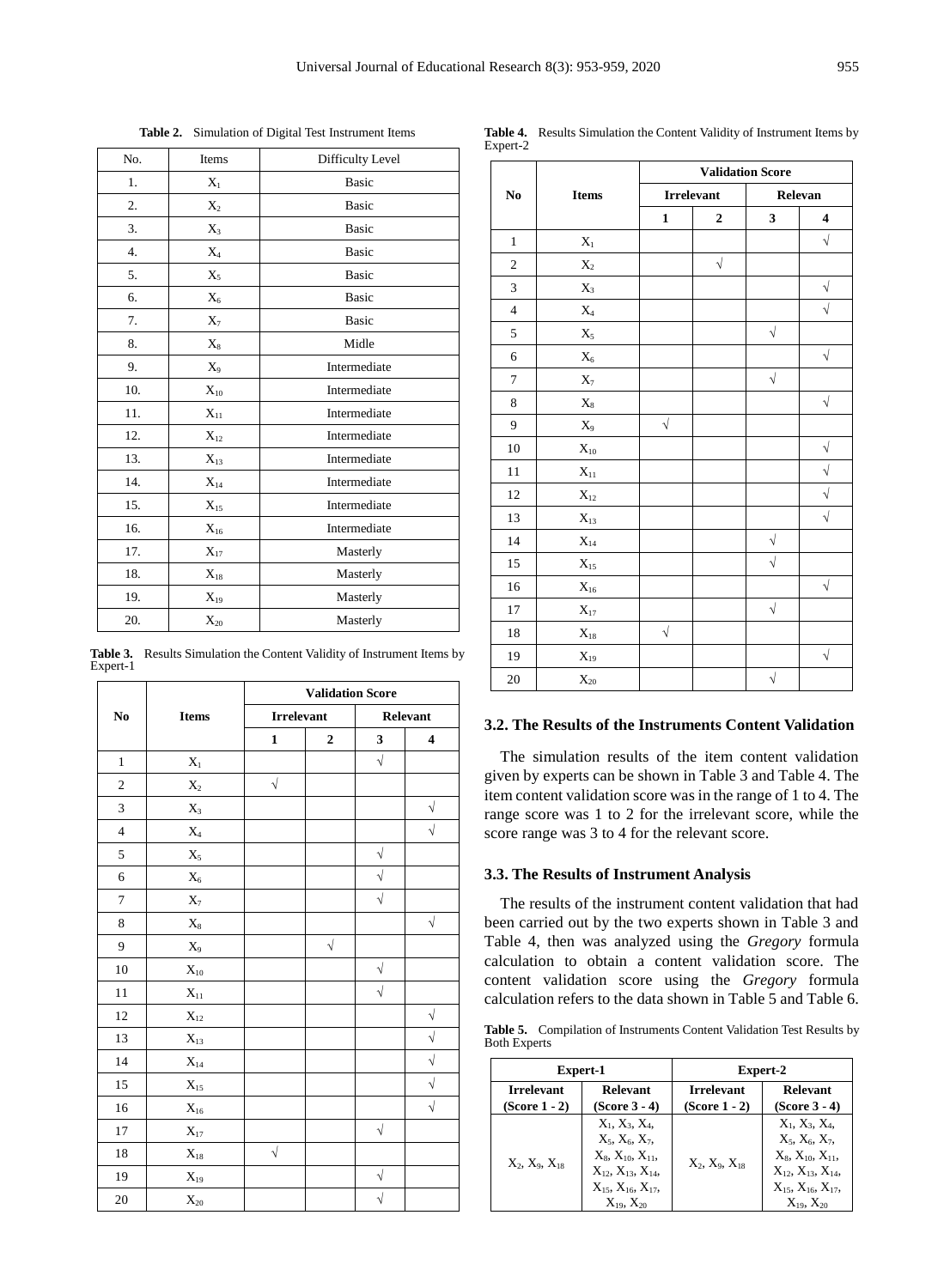| <b>Irrelevant</b> | <b>Relevant</b>                                                        |
|-------------------|------------------------------------------------------------------------|
|                   | (Score 3 - 4)                                                          |
|                   | в                                                                      |
| (3)               | (0)                                                                    |
| $\mathsf{C}$      | D                                                                      |
|                   | $X_1, X_3, X_4, X_5, X_6$                                              |
|                   | $X_7, X_8, X_{10}, X_{11}$<br>$X_1$ , $X_{13}$ , $X_{14}$ , $X_{15}$ , |
|                   | $X_{16}$ , $X_{17}$ , $X_{19}$ , $X_{20}$                              |
| $(Score 3 - 4)$   | $(Score 1 - 2)$<br>$X_2, X_9, X_{18}$<br>$(Score 1 - 2)$<br>(0)        |

**Table 6.** Cross Tabulation of Instrument Content Validation Test Results by Both Experts

Based on the tabulation results shown in table 6, the content validation calculation can be done using *Gregory* as follows.

$$
\begin{aligned}\n\text{Content Validity} &= \frac{D}{A + B + C + D} \\
&= \frac{17}{3 + 0 + 0 + 17} \\
&= \frac{17}{20} \\
&= 0.850\n\end{aligned}
$$

The content validation score was 0.850 showed that the instrument items of the digital test were categorized as good when viewed from the *Guilford* categorization that previously shown in Table 1.

#### **3.4. Final Instrument Items**

Based on the instrument analysis results, the items that must be discarded, and the items that were still used can be determined. Items that were not relevant according to

expert judgment must be discarded, while relevant items can still be used. The complete final items used can be shown in Table 7.

**Table 7.** The Final Instrument Items of Digital Test

| No. | <b>Items</b>      | <b>Decision</b> |
|-----|-------------------|-----------------|
| 1.  | $\mathbf{X}_1$    | Used            |
| 2.  | $X_2$             | Discarded       |
| 3.  | $X_3$             | Used            |
| 4.  | $X_4$             | Used            |
| 5.  | $X_5$             | Used            |
| 6.  | $X_6$             | Used            |
| 7.  | $X_7$             | Used            |
| 8.  | $X_8$             | Used            |
| 9.  | $X_9$             | Discarded       |
| 10. | $\mathbf{X}_{10}$ | Used            |
| 11. | $\mathbf{X}_{11}$ | Used            |
| 12. | $\mathbf{X}_{12}$ | Used            |
| 13. | $X_{13}$          | Used            |
| 14. | $\mathbf{X}_{14}$ | Used            |
| 15. | $\mathbf{X}_{15}$ | Used            |
| 16. | $X_{16}$          | Used            |
| 17. | $\mathbf{X}_{17}$ | Used            |
| 18. | $\mathbf{X}_{18}$ | Discarded       |
| 19. | $\mathbf{X}_{19}$ | Used            |
| 20. | $X_{20}$          | Used            |

### **3.5. Import the Final Items into the** *Wondershare* **Application**

Items that were ready to be used for digital test instruments can be entered into the *Wondershare* application through templates and question formats that were already available in the application. The display of items that had been entered into the *Wondershare* application can be shown in Figure 1.



**Figure 1.** The Display of Final Instruments in *Wondershare* Application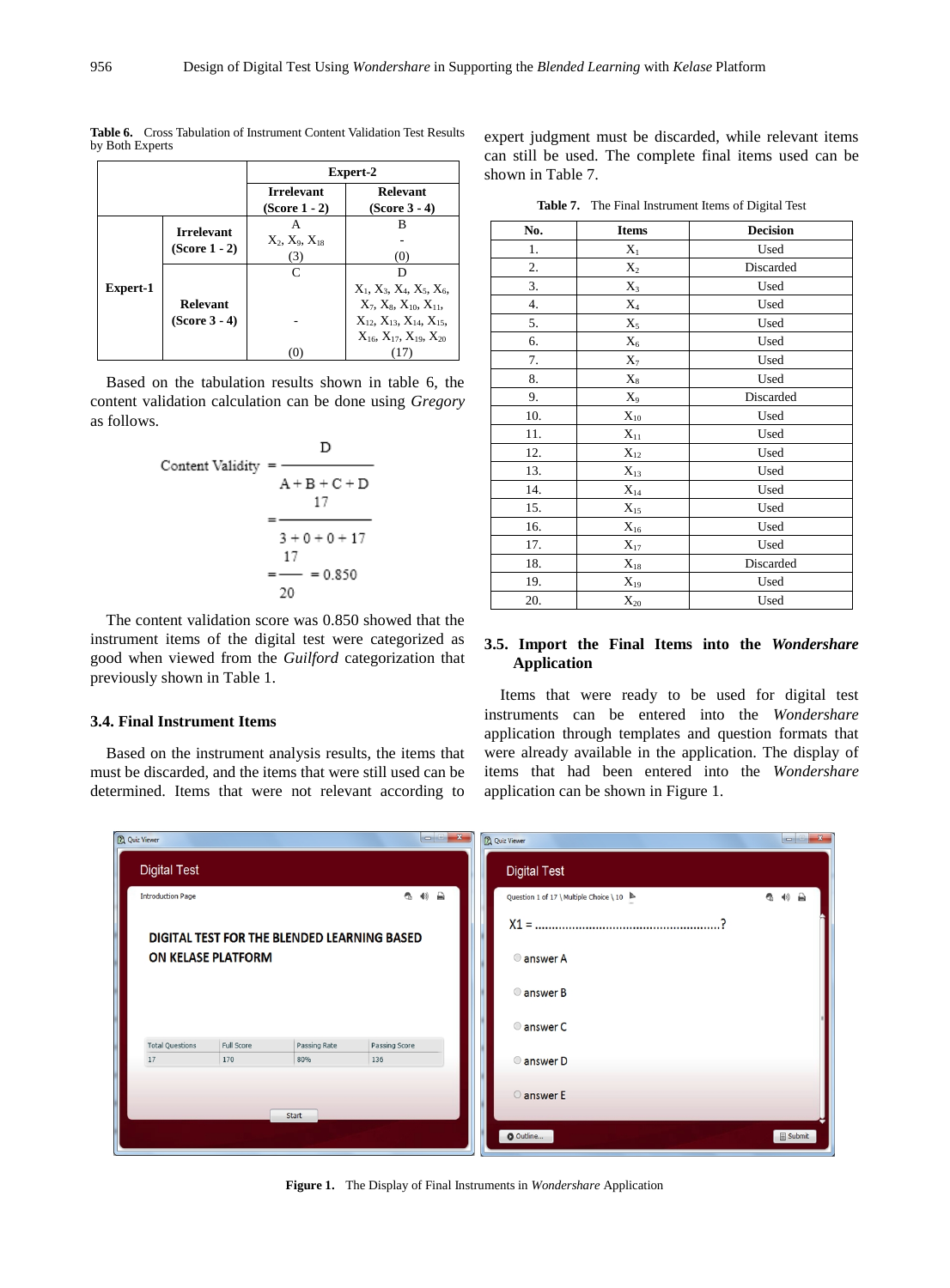## **3.6. Import the Digital test into the** *Kelase* **Platform**

Digital tests that had been successfully created using the *Wondershare* application then imported into the *Kelase* platform. Way to import these digital tests into the *Kelase* platform was through the added facility of "*question bank*" that was found on the *Kelase* platform. The inserting process display of the digital test into the *Kelase* platform can be seen in Figure 2, while the display of the digital tests that had been included in the *Kelase* platform can be shown in Figure 3.

| Admin - Bank Soal<br>$\times$          |                                                                 | $\overline{\phantom{a}}$ $\overline{\phantom{a}}$<br>$\mathbf{x}$                                                                                                                                                                                                                                                                                                                                       |
|----------------------------------------|-----------------------------------------------------------------|---------------------------------------------------------------------------------------------------------------------------------------------------------------------------------------------------------------------------------------------------------------------------------------------------------------------------------------------------------------------------------------------------------|
| $G$ $\hat{\mathbf{U}}$<br>$\leftarrow$ | ① 贝 A https://www.kelase.com/member/divayanawisna/bank_soal/add | ▣<br>… ⊙ ☆<br>★ Ⅲ 图<br>◉<br>$\equiv$                                                                                                                                                                                                                                                                                                                                                                    |
| ⋹<br><b><i>Q</i></b> kelase            |                                                                 | $\overline{\phantom{a}}$<br>$\begin{picture}(20,20) \put(0,0){\line(1,0){10}} \put(15,0){\line(1,0){10}} \put(15,0){\line(1,0){10}} \put(15,0){\line(1,0){10}} \put(15,0){\line(1,0){10}} \put(15,0){\line(1,0){10}} \put(15,0){\line(1,0){10}} \put(15,0){\line(1,0){10}} \put(15,0){\line(1,0){10}} \put(15,0){\line(1,0){10}} \put(15,0){\line(1,0){10}} \put(15,0){\line(1$<br>30<br>$\circledcirc$ |
| Admin<br>BLENDED LEARNING KELA         | # / Admin / Bank Soal / Tambah<br>?<br>Tambah                   |                                                                                                                                                                                                                                                                                                                                                                                                         |
| <b>NAVIGASI</b>                        |                                                                 |                                                                                                                                                                                                                                                                                                                                                                                                         |
| <b>谷</b> Dasbor                        | Nama Koleksi Soal                                               | <b>Test Digital</b>                                                                                                                                                                                                                                                                                                                                                                                     |
| <b>B</b> Belajar                       | Deskripsi                                                       | ▌▆▏ <b>▅▕▗▏▊▏▜▏</b> ▐▚▕▓ <sub>▔</sub><br>B $I \cup S \times_z x^2  I_x $<br>Source<br>$\equiv$ $\circ$ $\Omega$ $\sim$ $\omega$<br>P<br>$\blacksquare$<br>Styles<br>ę<br>Normal<br>$\mathbf{F}$ Font<br>Size -<br>$\circledast$<br>$\scriptstyle\star$<br>$\scriptstyle\star$                                                                                                                           |
| <b>A</b> Personal                      |                                                                 | $\mathfrak{L}$ $\Box$<br>$A - B -$                                                                                                                                                                                                                                                                                                                                                                      |
| <b>M</b> Kegiatan                      |                                                                 | Answer the questions that are available in the following digital test link?                                                                                                                                                                                                                                                                                                                             |
| <b>Komunitas</b>                       |                                                                 | ./././files/upload/1570026403_Digital_Test.exe                                                                                                                                                                                                                                                                                                                                                          |
| <b>Xomunikator</b>                     |                                                                 |                                                                                                                                                                                                                                                                                                                                                                                                         |
|                                        |                                                                 | body p a                                                                                                                                                                                                                                                                                                                                                                                                |
|                                        | <b>Status</b>                                                   | Publik<br>$\blacktriangledown$                                                                                                                                                                                                                                                                                                                                                                          |
|                                        | Tag                                                             | pisahkan dengan koma (,)<br>$\overline{\phantom{a}}$                                                                                                                                                                                                                                                                                                                                                    |

**Figure 2.** Display of Process Import the Digital Test to the *Kelase* Platform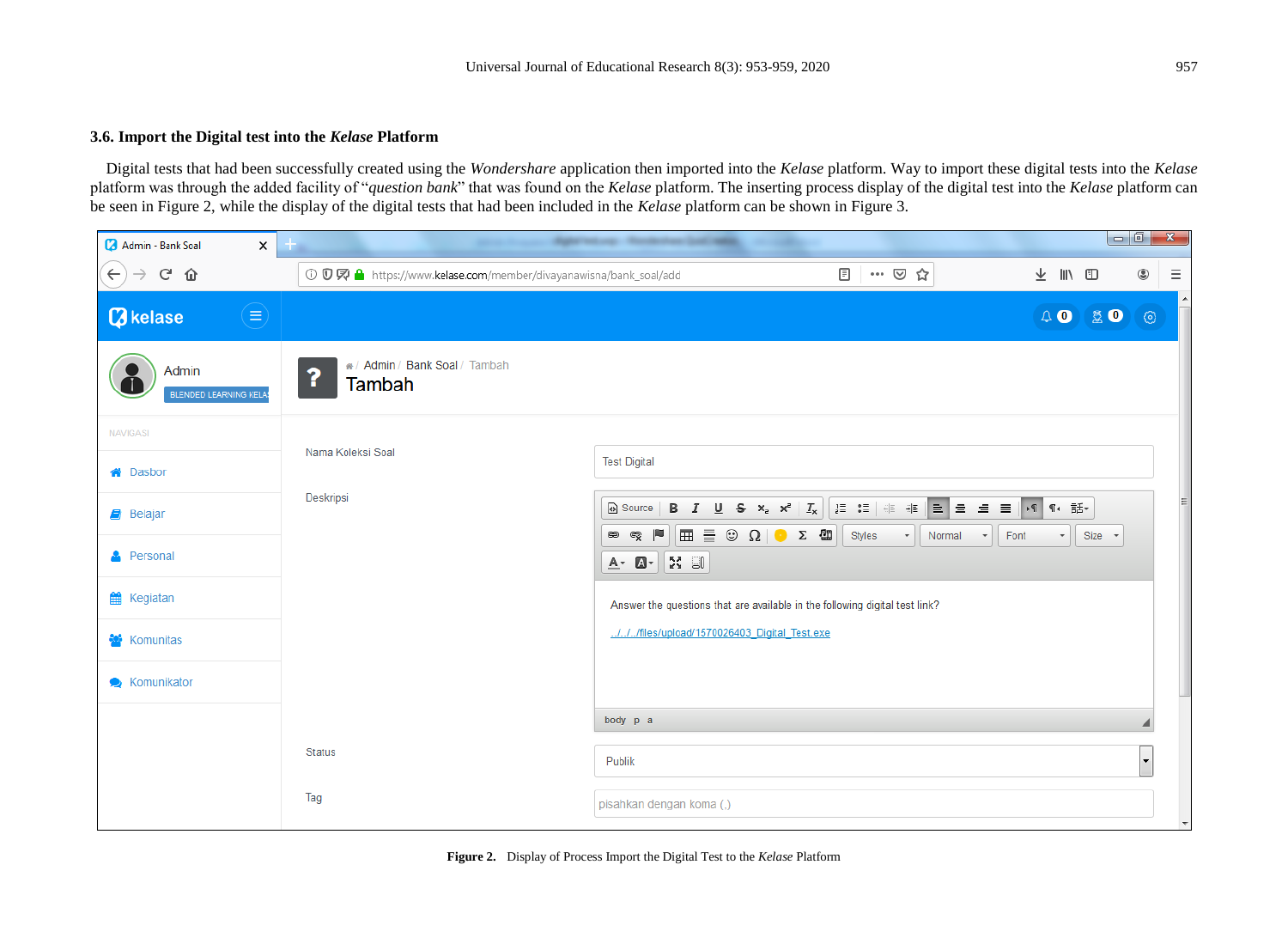

**Figure 3.** Display of the Digital Test which is Already in the *Kelase* Platform